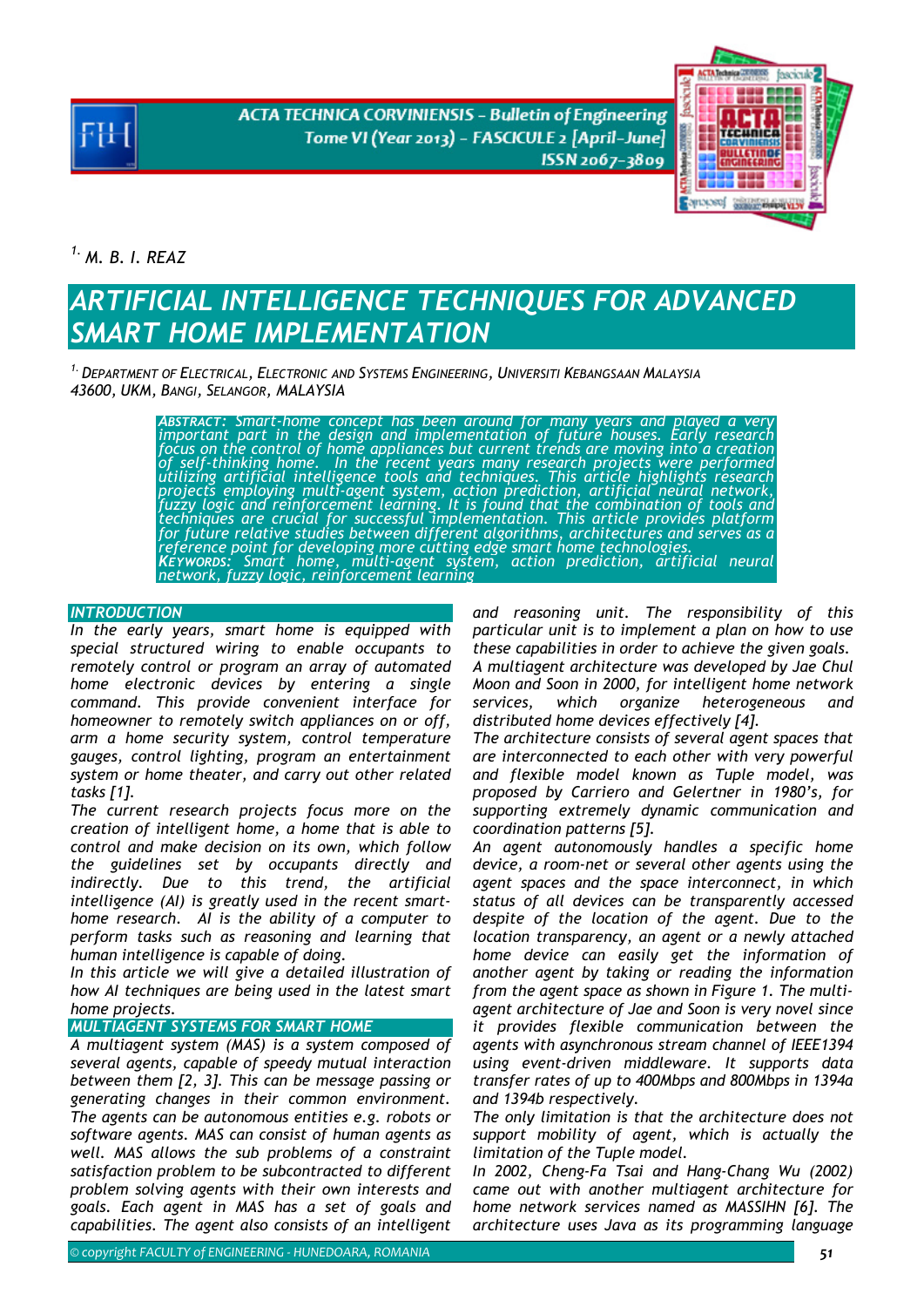*which solves the problem of mobile agent in the previous architecture of Jae and Soon (2000) [4].* 



*Figure 1. Overview of Jae and Soon System Architecture* 



*Figure 2. MASS System Architecture Overview The proposed architecture uses Extensive Markup Language (XML) as a control language. The MASSIHN of Cheng-Fa and Hang-Chang has six major components: message server, MAS space, proxy server, services, agents and MAS clients. These components perform various operations in the system. The mobile agent space system architecture and their relationships are illustrated in Figure 2. Particularly, each space in MASS can be considered as a distributed computing group. A message to the MASS can be sent by the message server. If they want to join the space, all of the MASS Places have to register at the message server. Experimental results showed that this design is much more efficient than the previous architecture of Jae and Soon (2000) [4]. In 2010, a multiagent system to track the user for task isolation was proposed by Alam et al [7]. The algorithm clusters the smart home events by isolating opposite status of home appliance [7].* 

# *ACTION PREDICTION FOR SMART HOME*

*To adapt to the occupants and meet the goals of comfort and efficiency, an intelligent environment should be able to acquire and apply the knowledge about its occupants. These capabilities are based upon the effective prediction algorithms. Prediction is based on observations, experience, and scientific reasoning. Given the smart-home device usage pattern data, we can use this data to train the prediction algorithm to forecast the future action that a home inhabitant might perform.* 

*In 2003, Diane J. Cook, Michael Youngblood, Manfred Huber and Karthik Gopalratnam developed two learning algorithms as a part of the MAVHome smart home project [8]. The first algorithm predicts actions that the occupant will take in the home. The second one learns a policy to control the home. Given a prediction of inhabitant activities, MAVHome can decide whether or not to automate the daily activities, which includes switching on or off* 

*particular device or activating the security system when the inhabitants are not in the house or improve the activity to meet the house goals. The smarthome inhabitants repeated usage of various devices in their daily activities leads to conclude that the sequence can be modeled as a stationary stochastic process. Diane et. al. used the Markov predictors based on LZ78 family of comparison in their algorithm. For prediction, the algorithm computes the probability of each action in the parsed sequence, and predicts the action with highest probability. The experimental results show that the algorithm predicts inhabitant's actions very well. However, it is slow and it is limited to handle single inhabitant's action prediction.* 

*Edwin O. Heierman and Diane J. Cook developed another prediction algorithm in 2003, based on a novel data-mining algorithm Episode Discovery (ED) [9]. Within a sequential data stream, the ED discovers behavior patterns. To improve home automation, a prediction algorithm of decision learner is provided by the corresponding filtered data and pattern knowledge. Additionally, incremental interactions are processed by the framework. This can be used in a real-time system also. By processing each event occurrence incrementally, maximal episodes are generated by the algorithm from the input sequence. The occurrences are maintained by an episode window. It is pruned when an occurrence is beyond the allowable window time frame for addition of a new event occurrence. Prior to pruning, the window contents are maximal for that particular window instance. To generate a maximal episode, the contents are used. Next, the algorithm constructs an initial collection of item sets, one for each maximal episode. For significance, additional item sets are generated so that the episode subsets of the maximal episodes can be evaluated. While ensuring item sets leading to significant episodes are retained, ED must prune the complete set of potential item sets in a tractable manner to avoid generating the power set of each maximal episode item set. This algorithm is very efficient and fast. ED can be utilized to improve the predictive accurateness of a home agent and to comprehend the nature of the activities occurring.* 

*In 2003, Sira Panduranga Rao and Diane J. Cook used Hidden Markov Model (HMM) for action prediction [10]. Hidden Markov models have been extensively used in various environments which include the location of the devices, device identifiers and speech recognition cluster. Traditional machine learning techniques such as memory-based learners, decision trees etc have difficulty in using historic information that is employed for classification to make sequential predictions. A portion of the history which is implicitly encoded by Markov models, offers an alternative representation.* 

*The algorithm identifies the activity which includes a set of actions. Using unsupervised learning, it discovers these tasks. Dividing the action sequence into subsequences is the first step. These are expected to be a part of the similar task. Given the different groups from the partitioning process, the algorithm clusters similar groups together as the first*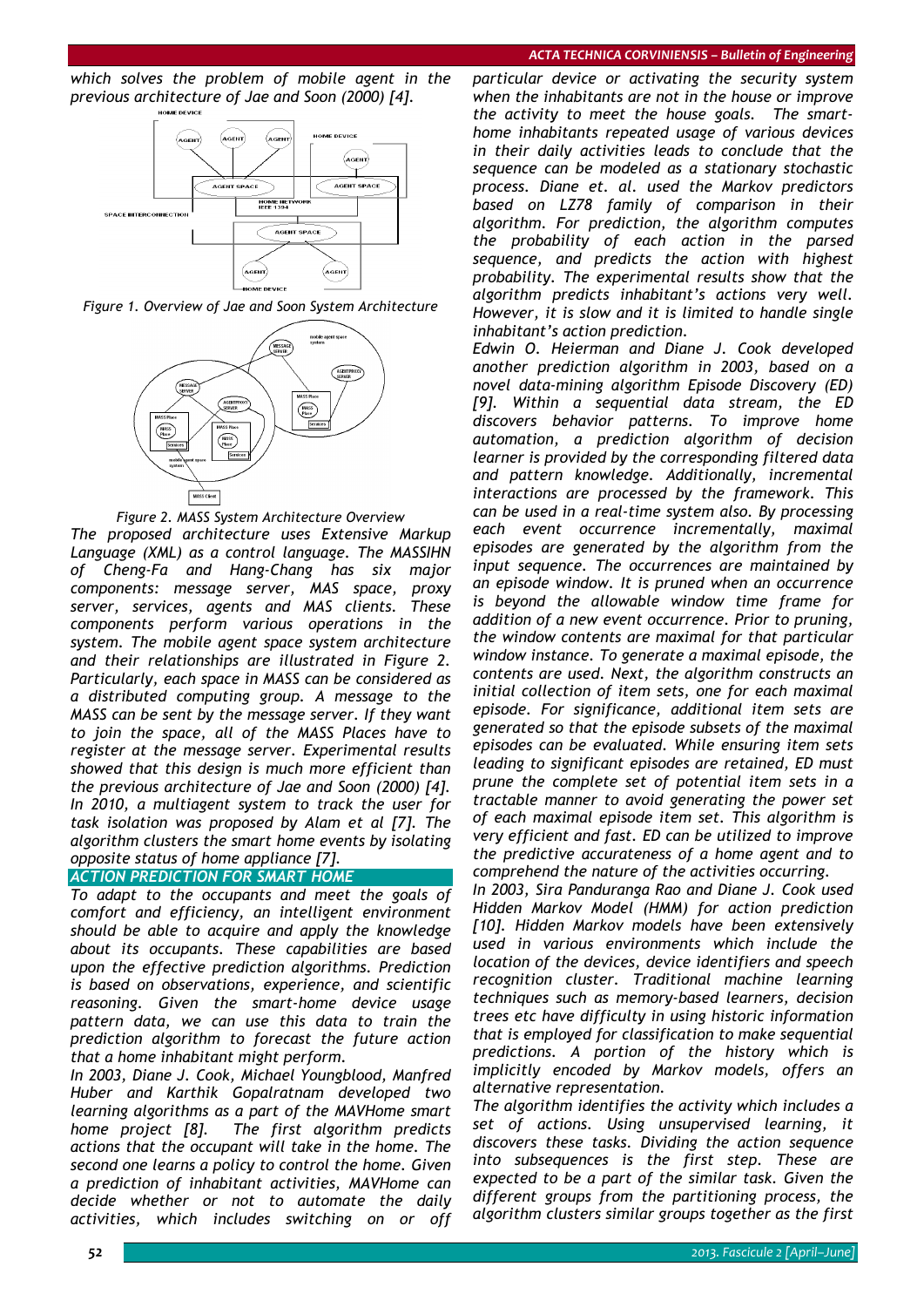*step to form abstract task classes. Then it extracts meta-features describing the group as a whole. Information like the starting time and time duration of the group, the number of actions in the group, the locations visited and devices acted upon can be collected from each group. The information is kept as a partition and supplied to the clustering algorithm. In a HMM, the clusters attained from the clustering step as hidden states.* 

*Thus, the hidden states contain the similar features as the clusters. These are the number of actions in the cluster, time duration of set of actions in cluster, start time of actions in cluster, location of devices and device identifiers. Having this information the algorithm then precedes to HMM prediction process. The results show that this approach is very efficient in terms of speed and flexibility compared to other approaches.* 

*Another system was developed in 2004 by Lucian Vintan and Arpad Gellert, in which the system predicts the next movement of the home inhabitants using neural predictors [11]. The aim of the system is to improve the quality of ubiquitous systems through enhancing the context awareness of home appliances. The architecture of the system is based on multilayer perception with back-propagation learning algorithm and a hidden layer as shown in Figure 3. To save computing cost, the rooms and the persons are binary codified. This is of particular interest for fast moving (real-time restrictions) applications or mobile (energy restrictions). Therefore, as a substitute of one-room-one-neuron encoding with complexity N,*  the system uses bit encoding with complexity log<sub>2</sub>N. *The system can be trained statically and dynamically. In static training, the predictor is trained based on room history patterns which belong to the previous presented benchmarks (person room movements) before effective run-time prediction process. In dynamic training, the system learns online from the actual user activities. This system improves the quality of ubiquitous computing applications. They used two types of predictors: the local and global predictors. The local predictor monitors a single inhabitant that has a higher accuracy compared to the global predictor, which monitors more than one user.* 



*Figure 3. The Multilayer perception used by the system of Lucian Vintan and Arpad Gellert*

*NEURAL NETWORK FOR SMART HOME*

*A neural network is defined as an interconnected group of artificial or biological neurons. Artificial neural networks (ANN) refer to mechanical, electrical or computational simulations or models of biological neural networks [12]. The requirement for 'smart' devices in consumer electronics is growing for the last few years. The reason is the extensive utilization* 

*of low-cost embedded electronics. This is also motivated by the requirement for systems which understand users to design an easy interface. Thus, it is enviable that electronic devices are able to deliberately sense, comprehend surroundings and adapt services according to contexts. Several works had been performed to implement ANN in smart home.* 

*In 1995, Marie Chan et al. developed a smart-home automation system for disabled and elderly people [13]. The system is developed using a smart multisensor system based on advanced telecommunication. To learn the home inhabitant's behavior, the system uses ANN. The system monitors the inhabitants of the home using the smart sensors in real time. Figure 4 illustrates the concept used to model the system. It includes learning the habits of the old person and relies on it to arrive at a diagnosis in case of a change in his behavior.* 



*Figure 4. The principle used to model the system* 

*In 1995, Michael C. Mozer used artificial neural networks to develop a home. This programs itself by monitoring the desires and lifestyle of the occupants, learning to accommodate and anticipate their requirements [14]. The system is equipped with sensors that monitor the environment and generate a report at any given time. For each control domain lighting, air and water ventilation and heating, this architecture is replicated. The instant environmental state is supplied through a state transformation which computes statistics such as variances, maxima, minima and averages in a given temporal window. A state representation is the result which provides more information about the environment than the instantaneous values. The instantaneous state is also provided to an occupancy model. This determines whether or not it is occupied for each zone of the house usually corresponding to a room. Although, the occupancy model depends on motion detector signals, but includes rules that say "a zone remains occupied, even when there is no motion, unless there is motion in an adjacent zone that was previous unoccupied." Thus, even when there is no motion, the occupancy model maintains occupancy status. Figure 5 illustrates the system architecture. The evaluation results show that the system is dynamic and very suitable for complex environment.* 

*The most recent system was developed in 2005 by Fei Zuo and Peter H. N. where a face recognition module is embedded into home devices such as music players, televisions and video. The system always observes its surroundings and captures active user presence [15]. Home devices tailor services such as selection of favorite music or TV programs for the individual user by automatic face identification.*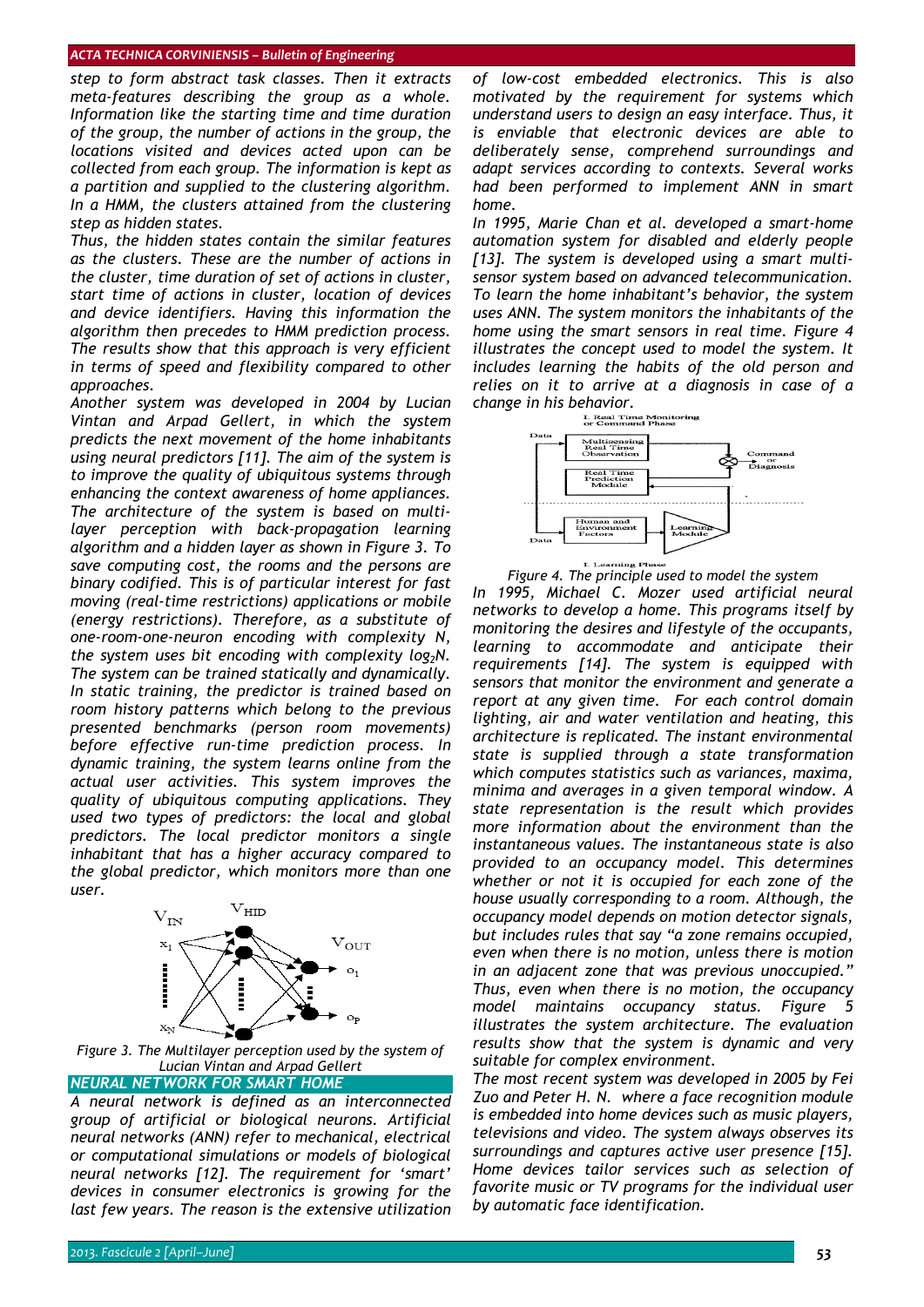

*Figure 5. Diagram illustrating the system architecture* 



*Figure 6. The Face Recognition System Operation Illustration*

*A conceptual description of the prototype is given in figure 6. The system functions on live-feed video from embedded cameras. It performs the recognition close to real time. It can detect existing faces and tracks the located motions of faces from same user form a smooth trajectory for each frame. The detection of a 'break' of this trajectory can easily identify a new user. For accommodating varying face scale, pose, and position, the rest face images are selected for further processing as key samples. For normalization purposes, an accurate extraction of significant facial features is needed. The final face identification looks for a database of the reference faces and the 'best-match' is returned. The result of the proposed face recognition system has a comparatively unhindered operation environment. It also offers high processing effectiveness by utilizing low-cost hardware.* 

## *FUZZY SYSTEM FOR SMART HOME*

*Fuzzy Logic (FL) is a problem-solving control system methodology which lends it to implementing in systems starting from small, simple, embedded micro-controllers to large, networked, multi-channel workstation or PC based data acquisition and control systems. FL provides a conclusion based on imprecise, ambiguous, vague, noisy or missing input information.* 

*The main aim of home automation is to provide a convenient and efficient integration and interoperation within the household appliances. The definition of linguistic rules is a suitable programming method for home automation systems that can be processed by a fuzzy-system. Based on this idea, in 1998 Harald J. Zainzinger developed a neuru- fuzzy controller [16]. The inhabitants are watched by the system at controlling their devices. The home system detects every action related to the correct appliance such as increasing the room temperature by switching on the heater. This event* 

*changes the value of the existing control and is kept in a database that is user-specific. This gives the training-data for the neuro-fuzzy network optimization. The system is a hybrid neuro-fuzzy controller which is based on a generic fuzzyperception [17]. By a reinforcement-learning algorithm, the system can learn fuzzy rules and sets. The adaptability of this system is the benefit of this implementation. This system also can be used to control other non-time critical applications, and not only limited to smart environment.* 

*In 2002, Hani Hagras, Graham Clarke, Martin Colley and Victor Callaghan proposed a smart-home automation system using a fuzzy Incremental Synchronous Learning (ISL) technique [18]. The aim of the system is to provide a non-intrusive, life-long, online method for learning personalized behavior and anticipatory adaptive control for physical environments. The nature of the envisaged target environments are short "initialization" and long "lifelong" learning. Generally, a learning process would be non-intrusive within a building. The agent is an augmented behavior based architecture that utilizes a set of parallel Fuzzy Logic Controllers (FLC), each forming a behavior. The behaviors are fixed for an Intelligent Building (IB) which includes the Economy, Emergency and Safety behaviors. It can be dynamic and adjustable such as, Comfort behaviors (i.e. behaviors tailored to inhabitant's real behavior). Each dynamic FLC has a parameter which can be changed with the Rule Base (RB) for each behavior. Each behavior is implemented as a FLC. It uses a singleton fuzzifier, max-product composition, product inference, height defuzzification and triangular membership functions. The system consists of two modes: initialization mode and control mode. During the initialization mode the system needs to monitor the inhabitant's behavior. After the initialization period, the ISL enters to a Control mode. In this mode, to guide its control of the room's effectors, the rules learnt during the initialization period are used. Whenever the behavior of the user changes, there is a requirement to delete, add or modify rules in the rule base. ISL suspends environmental control and returns briefly to nonintrusive monitoring cycle during this event. It infers rule base changes essential to find out the new preferences of the users. This is transparent to the user, short cycled and distributed for the duration of the environment use. As such, it forms a life-long learning phase. Compare to other offline method, especially Mendel-Wang ANFlS approach, this method shows comparably better result [19]. However, this has got added benefits adaptation to new users, online and is able to particularize rather than generalize.* 

*In 2005, Faiyaz Doctor and Hani Hagras developed a life-long novel learning approach for intelligent agents which are embedded in intelligent environments [20]. The agents aim to implement vision of ambient intelligence in an intelligent inhabited environment (IIE). This was accomplished by providing ubiquitous computing intelligence in environment supporting the actions of users. Ambient*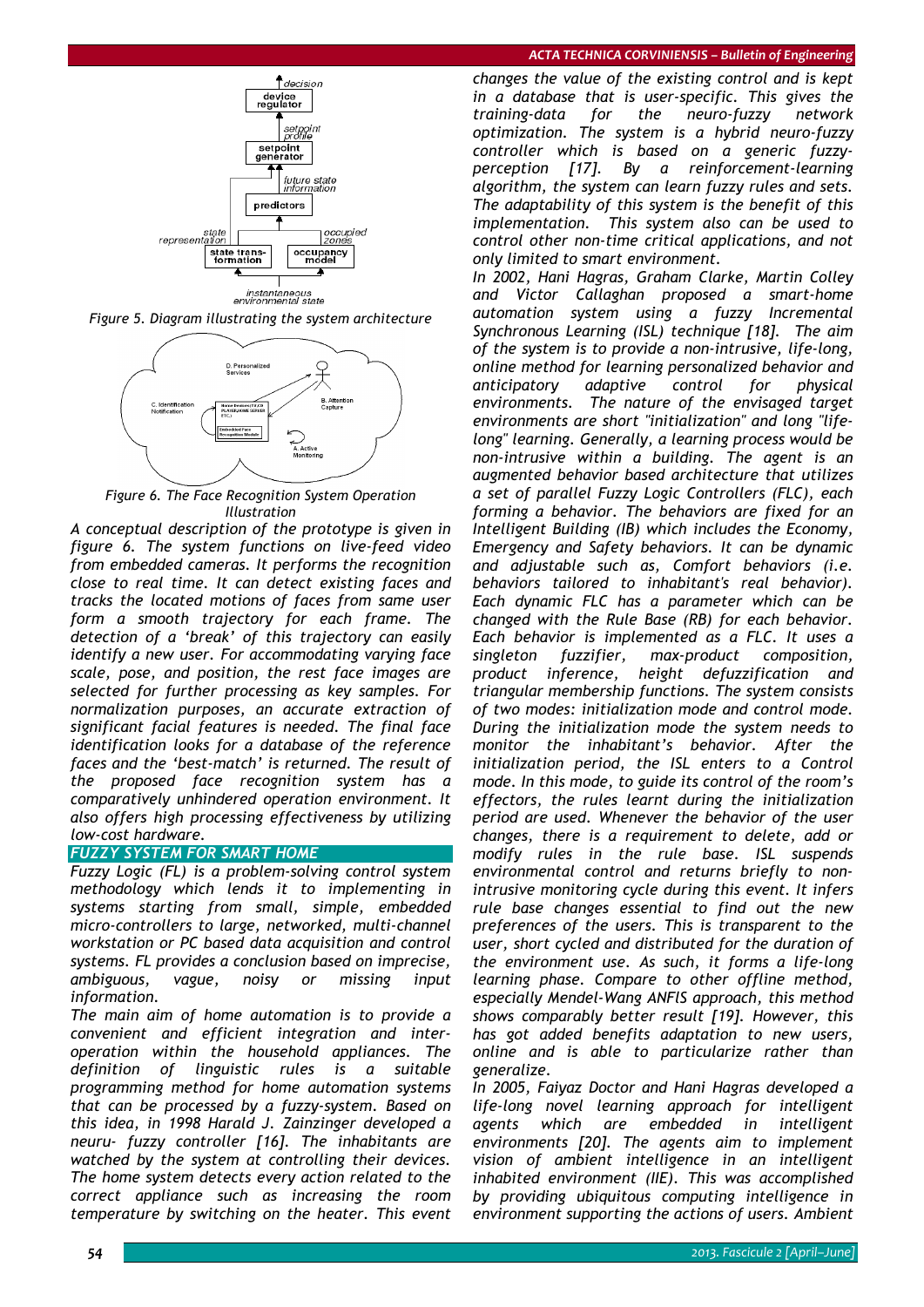*intelligence is a new information paradigm. In this paradigm, people are empowered through a digital environment which is "aware" of their context and presence, and is responsive, sensitive and adaptive to their needs. The proposed technique, which is termed as AOFIS, is an unsupervised data-driven onepass approach for membership functions and extracting fuzzy rules from data to learn a fuzzy controller which will model behaviors of user. Over a time period, the data is collected by observing the user in the environment. AOFIS system is shown in figure 7. The experimental results show that the system learns the user particularized behavior and adjusted online for any changes in life-long learning mode in non-intrusive way. The system is very transparent and therefore, the user was not aware of the intelligently invisible responsive infrastructure of the environment.* 



*Figure 7. A flow diagram of the five phases of AOFIS REINFORCEMENT LEARNING FOR SMART HOME*

*In machine learning, Reinforcement Learning is a class of problems in machine learning that postulate an agent exploring an environment where the agent perceives its current state and takes actions. The environment provides a reward in return which can be negative or positive. Over the course of the problem, reinforcement learning algorithms attempt to find a policy for maximizing cumulative reward for the agent. The concept of reinforcement learning generated interests of researchers in behavioral architecture design and its implementations.* 

*In 2002 Y. Wang, D. J. Cook, V. N. Papudesi and M. Huber, developed a user-guided reinforcement learning of robot assistive tasks for an intelligent environment [21]. A method of achieving variable autonomy was introduced by the system. This was accomplished by integrating autonomous control policies and user input in a Semi-Markov Decision Process (SMDP) model which is made on hybrid control architecture. From a set of reactive behavioral elements, overall behavior is derived which address local perturbations autonomously.* 





*The system also employed Q-learning algorithm to serve as a method of training the robot. The training data is obtained from the user commands as shown in*  *figure 8. The experimental results show that this approach enables person assistive task robots to be used by general end-users. The control and interface approach of the system provide the robots of variable modes of autonomy.* 

*In 2004 Diane J. Cook, Sajal Das and Karthik Gopalratnam used reinforcement learning technique to develop a health monitoring system to be used for smart-home environment [22]. The goal of the system is to assist the individuals and elderly with disabilities by giving home capabilities to monitor health trends and assist in the occupant's day-to-day activities at their homes. Predication techniques and reinforcement learning are both used to develop the system. The prediction portion of the system I used future forecasting of the inhabitants next actions sequence. On the other hand reinforcement learning technique is implemented using Q-learning algorithm that is used for decision-making process. The testing results show that the system successfully watches the inhabitant's health and provide reminders concerned with the home inhabitant's health.* 

*Another approach for home automation using reinforcement learning was achieved in 2004. C. Gatzoulis, W. Tang and T.R. Wan developed a virtual servant robot to serve a virtual human (the residence of the house) by doing everyday household works [23]. The robot is set to have no prior knowledge of its actual task initially. It will perform its actions arbitrarily. As such, the learning will be from the experience of doing the tasks. Actions which are suitable for the sub-states of the agent are designed in agent control architecture. A state value associated with each state indicates the performance of the learning of the robot. The robot gets positive reward for proper action through a reinforcement mechanism. It gets negative when the selected action does not improve the value of the state. By issuing orders and commands the virtual human interacts with the robot. The system architecture in figure 9* 



*Figure 9. Overview of C. Gatzoulis, W. Tang and T.R. Wan System Architecture*

*The human state is the vector with the sub-states' fuzzy values. Based on received reward, system control decides actions to be done. The system controller parameters are modified to improve performance by the update knowledge adaptation module. The system has been tested with two reinforcement learning algorithms based on Q-Learning (QL) [24] and ZLCS [25] with Fuzzy Inference Systems (FIS). Both the algorithms are derived from analogue computation and natural. Gatzoulis et. al. (2000) system uses fuzzy variables to depict an infinite number of diverse likely states of changeable level of importance [23].*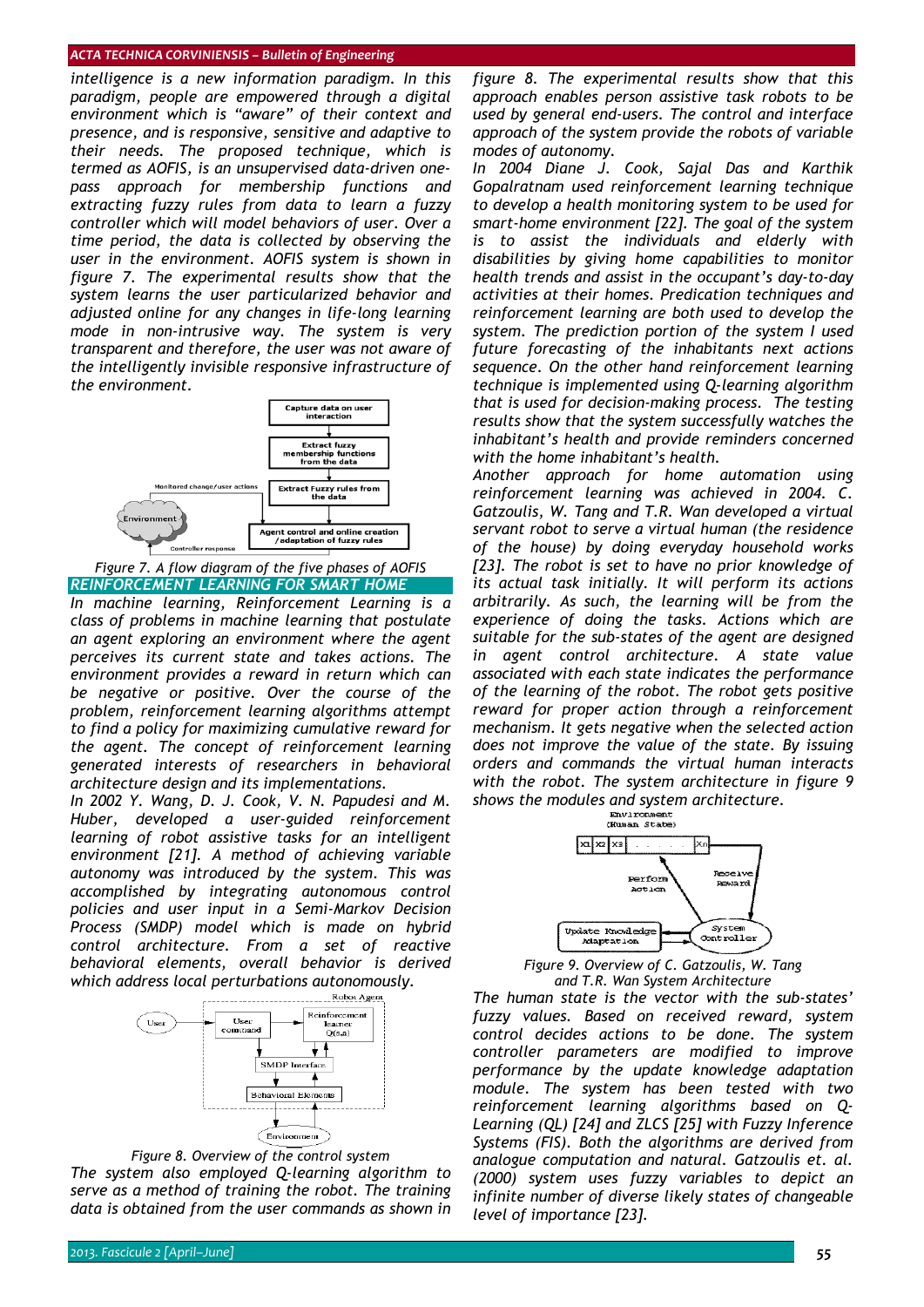## *CONCLUSIONS*

*Based on the discussed research works we can conclude that the need for flexible communication between the agents is very important, especially when there is a shared resource to be used by the agents. We also realized that when designing such systems, a friendly user interface to control the system would be in the favor of the home inhabitants because these systems are very complex.* 

*From the illustration of the given works we can conclude that predicting future inhabitant's device interaction is needed for home automation. On the other hand, since the prediction algorithms do not always provide 100% accuracy it should not be used alone for home automation. To avoid wrong prediction we can combine both prediction algorithms and reasoning techniques such as reinforcement-learning, this way we can make sure that unnecessary prediction outcomes are avoided.* 

*We can conclude from the discussed research work that the use of neural-networks significantly increases the automation of home appliances as well as a very user-friendly solution. We further think that such a user interface is very helpful; especially when it comes to people with disabilities, because there is not need for direct interaction with the system and also it is automatically configurable.* 

*We can conclude that FL is very suitable for heterogeneous home appliances, because fuzzy logic is very robust in headlining computing problems where we have many rules and devices to be addressed.* 

*We conclude that reinforcement learning is very straightforward to implement in smart-home automation application. The simplicity and robustness makes this method very desirable especially when dealing with situation where the agent may not be used.* 

*We suggest that future work could be to use a hardware prototype of multi-agent system to manage the smart-home environment. Hardware prototyping using FPGA has been used effectively in many areas and showed a great result. We believe that a multiagent hardware prototype could be very useful for home automation, as it could provide faster speed and more efficient power consumption than software based.*

## *REFERENCES*

- *[1.] Jaszczyk P, Król D (2010). Updatable multiagent OSGi architecture for smart home system. Agent and Multi-Agent Systems: Technologies and Applications. 6071: 370-379.*
- *[2.] Liu C, Liu F, Liu C, Wu H (2011). Multi-agent reinforcement learning based on K-means algorithm. Chinese Journal of Electronics. 20(3): 414-418.*
- *[3.] Medjahed H, Istrate D, Boudy J, Dorizzi B (2009). Human activities of daily living recognition using fuzzy logic for elderly home monitoring. In: IEEE International Conference on Fuzzy Systems held at Jeju Island, South Korea.IEEE, pp 2001-2006.*
- *[4.] Jae CM, Soon JK (2000). A Multi-Agent Architecture for Intelligent Home Network*

*Service Using Tuple Space Model. IEEEIEEE Transactions on Consumer Electronics. 46(3):791-794* 

- *[5.] Carrier N, Gelemter D (1989). Linda in Context. ACM Transactions on Communications. 1.32(4):444 – 458.*
- *[6.] Cheng-Fa T, Hang-Chang W (2002). MASSIHN: a multi-agent architecture for intelligent home network service. IEEE Transactions on Consumer Electronics. 48(3): 505 – 514.*
- *[7.] Alam MR, Reaz, MBI, Ali MAM, Samad SA, Hashim FH, Hamzah MK (2010). Human activity classification for smart home: A multiagent approach. In: IEEE Symposium on Industrial Electronics & Applications (ISIEA) held at Penang, Malaysia. IEEE, pp 511-514.*
- *[8.] Cook DJ, Huber M, Gopalratnam K, Youngblood M (2003). Learning to Control a Smart Home Environment. Available from http://ranger.uta.edu/holder/courses/cse6362 /pubs/Cook03.pdf*
- *[9.] Heierman EO, Cook DJ (2003). Improving Home Automation by Discovering Regularly Occurring Device Usage Patterns. Third IEEE International Conference on Data Mining held at Washington DC. IEEE, pp 537- 540.*
- *[10.] Sira PR, Cook DJ (2004). Identifying Tasks and Predicting Action in Smart Homes using Unlabeled Data. International Journal on Artificial Intelligence Tools. 13(1): 81-100.*
- *[11.] Lucian V, Arpad G (2004). Person Movement Prediction Using Neural Networks. Proceedings of the KI2004 International Workshop on Modeling and Retrieval of Context (MRC 2004) held at Ulm, Germany. pp. 618-623.*
- *[12.] Teoh CC and Tan CE (2010). A neural network approach towards reinforcing smart home security. In: 8th Asia-Pacific Symposium on Information and Telecommunication Technologies (APSITT), 2010 held at Kuching, Malaysia. IEEE, pp 1-5.*
- *[13.] Chan M, Hariton C, Ringeard P, Campo E (1995). Smart house automation system for the elderly and the disabled. IEEE International Conference on Systems, Man and Cybernetics held at Vancouver, Canada. IEEE, 2:1586-1589.*
- *[14.] Michael CM (1998). The Neural Network House: An Environment that Adapts to its Inhabitants. Proceedings of the American Association for Artificial Intelligence Spring Symposium on Intelligent Environments held at Menlo Park, CA. AAAI Press, pp. 110-114.*
- *[15.] Fei Z, Peter HN (2005). Real-time Embedded Face Recognition for Smart Home. IEEE Transactions on Consumer Electronics. 51(1): 183-190.*
- *[16.] Zainzinger HJ (1998). An Artificial Intelligence Based Tool for Home Automation Using MATLAB. Proceedings Tenth IEEE International Conference on Tools with Artificial Intelligence held at Taipei, Taiwan. IEEE, pp. 256-261.*
- *[17.] Nauck D (1994). A Fuzzy Perceptron as a Generic Model for Neuro-Fuzzy Approaches.*